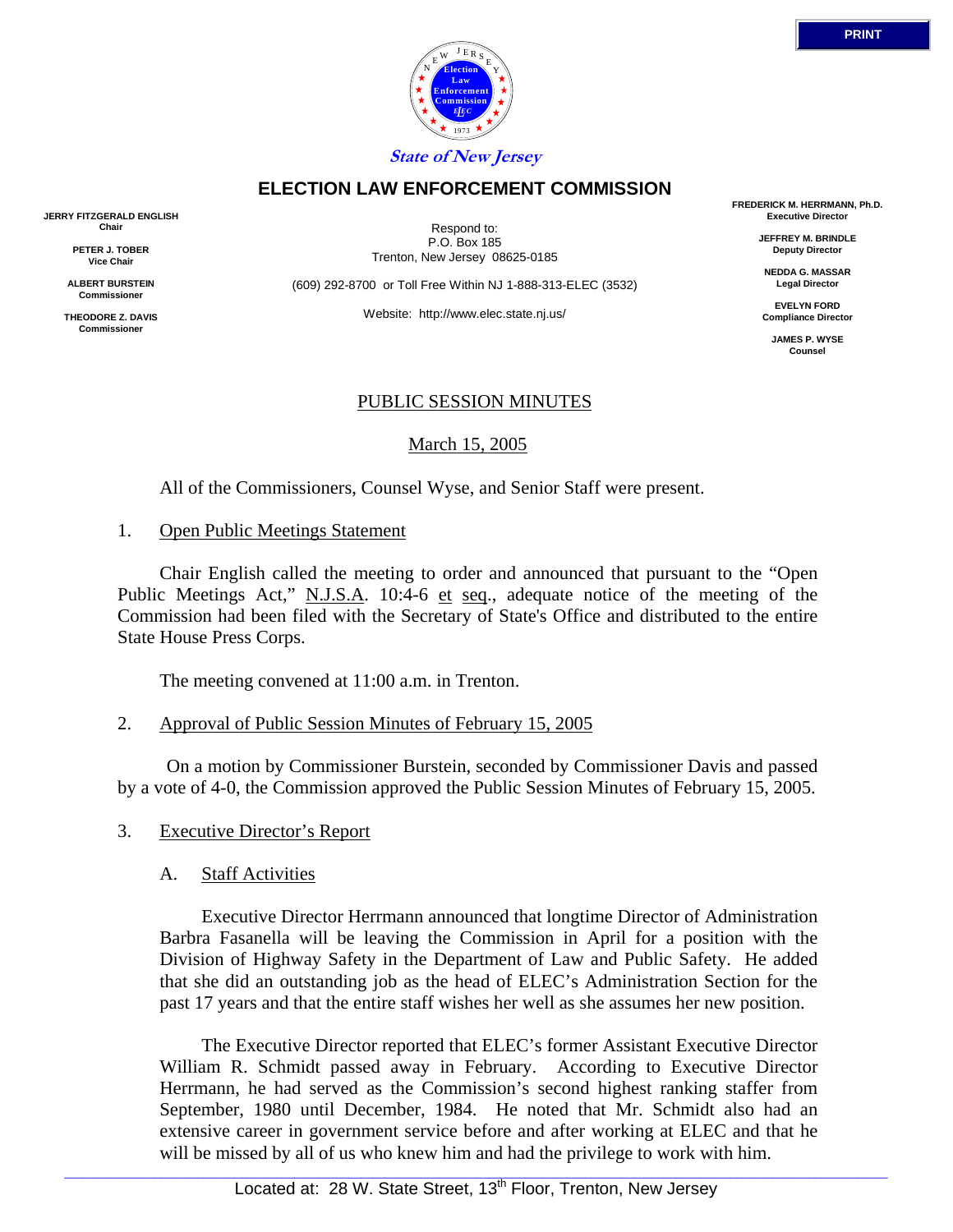Executive Director Herrmann advised the Commission that the Compliance and Computer staffs under the direction of Compliance Director Ford and Director of Systems Administration Carol Neiman released to ELEC's web site on February 25, 2005, a compendium of 2004 lobbying data. He mentioned that of particular interest the statistics showed that the \$62,931 in benefit passing was the lowest in a decade and that the \$9,303 in reimbursements was more than double the 2003 amount. Executive Director Herrmann stated that benefit passing is a major concern of the lobbying law and that it has the potential to unduly influence public officials. According to Executive Director Herrmann, the deep decline in benefit passing and the dramatic increase in reimbursements is a very healthy sign.

 The Executive Director informed the Commission that among other information released, the media and public were given access to a searchable list of all benefits passed with information about providers, recipients, types of benefits, and amounts. He indicated that all of the staff involved are worthy of the highest praise for turning over a large amount of information from filed reports in a short period of time using evenings and weekends to finish the task. The Executive Director added that ELEC's data received Statewide press coverage with such headlines as "Freebies Given to New Jersey Legislators on the Decline."

### B. Clean Elections Program Update

 Executive Director Herrmann advised the Commission that on March 2, 2005, the New Jersey Citizens' Clean Elections Commission held its organizational meeting in Princeton. He noted that this nine-member body chaired by former State Senator William E. Schluter will monitor the Clean Elections Pilot Program this fall and will make recommendations for the program's future thereafter. He stated that the program for the general 2005 election will take place in two selected legislative districts and that Assembly candidates will qualify for public dollars by raising a large number of small contributions. According to Executive Director Herrmann, the concept is based on programs existing in Maine and Arizona. The Executive Director represented that staff will prepare regulations for Commissioner review at the April special meeting for selection of sponsors for the gubernatorial primary election debates and that a public hearing will take place at the regular June meeting. In addition, Executive Director Herrmann mentioned that ELEC staff will coordinate with the Clean Elections Commission to assist its members in tracking the program.

## C. Legislative Developments

 Executive Director Herrmann informed the Commission that on March 7, 2005, he testified before the Senate State Government Committee in support of S-2113 (Inverso), which requires greater disclosure for campaign advertisements within a time period shortly before an election. He said that such pieces are currently considered "outside" the campaign regulatory system if they do not "expressly" use such phrases as "vote for" or "support" in promoting a candidacy. The Executive Director indicated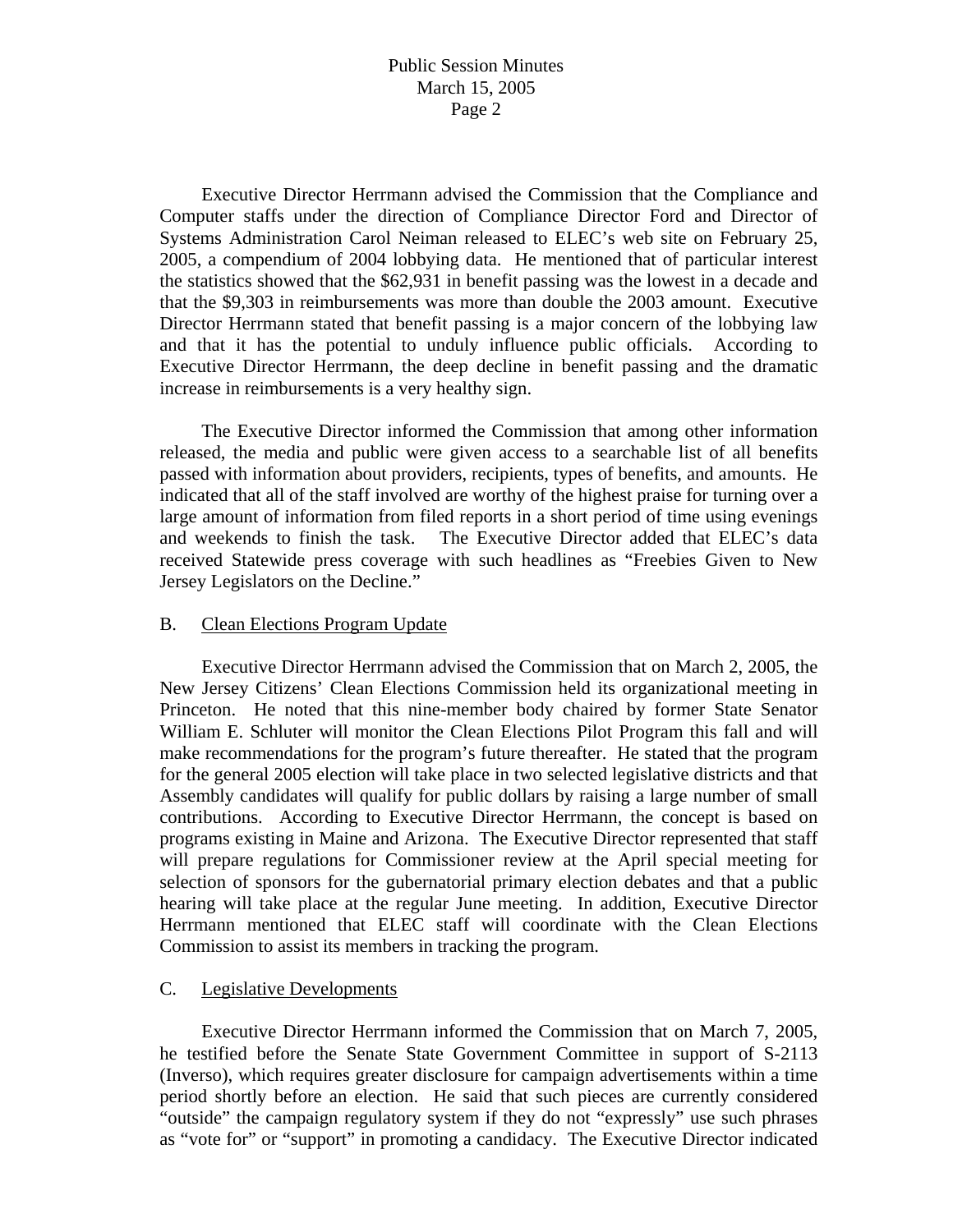that this bill follows the lead of the "McCain-Feingold Act" and closes this longstanding loophole. It was released by a vote of 4-0.

 Executive Director Herrmann stated that on March 10, 2005, he attended the Assembly State Government Committee Hearing on A-5269 (Roberts/Greenstein), which authorizes a state constitutional convention to reform the system of property taxation. The Executive Director noted that a section of the bill establishes stringent campaign financing provisions for the election of delegates. Moreover, he said, the sponsors feel that campaign financing regulation of such delegates should be set at a higher standard than that for other types of candidates. Executive Director Herrmann disclosed that among the special provisions are a:

- \$250 contribution limit:
- \$6,250 aggregate contribution limit;
- \$50 disclosure threshold;
- Ban on corporate contributions;
- \$25,000 voluntary expenditure limit; and,
- Requirement for issue advocacy reporting.

## D. Budget News

 Executive Director Herrmann reported that Acting Governor Codey has made "restoring confidence in State government" a hallmark of his fiscal year 2006 budget recommendations, and that, therefore, five ethics agencies, including ELEC, were targeted for helping to strengthen governmental accountability. He advised the Commission that the Commission's pre-August 2004 operating budget will be increased by \$2 million to \$5 million allowing for the addition of 36 new staff positions to the current 54. Moreover, he said, \$1.5 million has been added to provide candidate funding for the general 2005 Clean Elections Pilot Program and \$1.025 million for the administration of the Gubernatorial Public Financing Program. The Executive Director noted that \$600,000 for staffing and equipment and \$425,000 for sample ballot statements is included in the \$1.025 million. Executive Director Herrmann added that the Governor's budget recommendation for the Commission is the most significant increase in ELEC's history and a keystone to the implementation of the changes in last year's sweeping Ethics Reform Package.

## E. Spring Meeting Schedule

- April 5, 2005 at 11:00 a.m. in Trenton (Gubernatorial Primary Election Debates Sponsor Selection and Clean Elections Regulations Proposal);
- April 19, 2005 at 11:00 a.m. in Trenton (Campaign Financing and "Sunset" Regulations Public Hearing);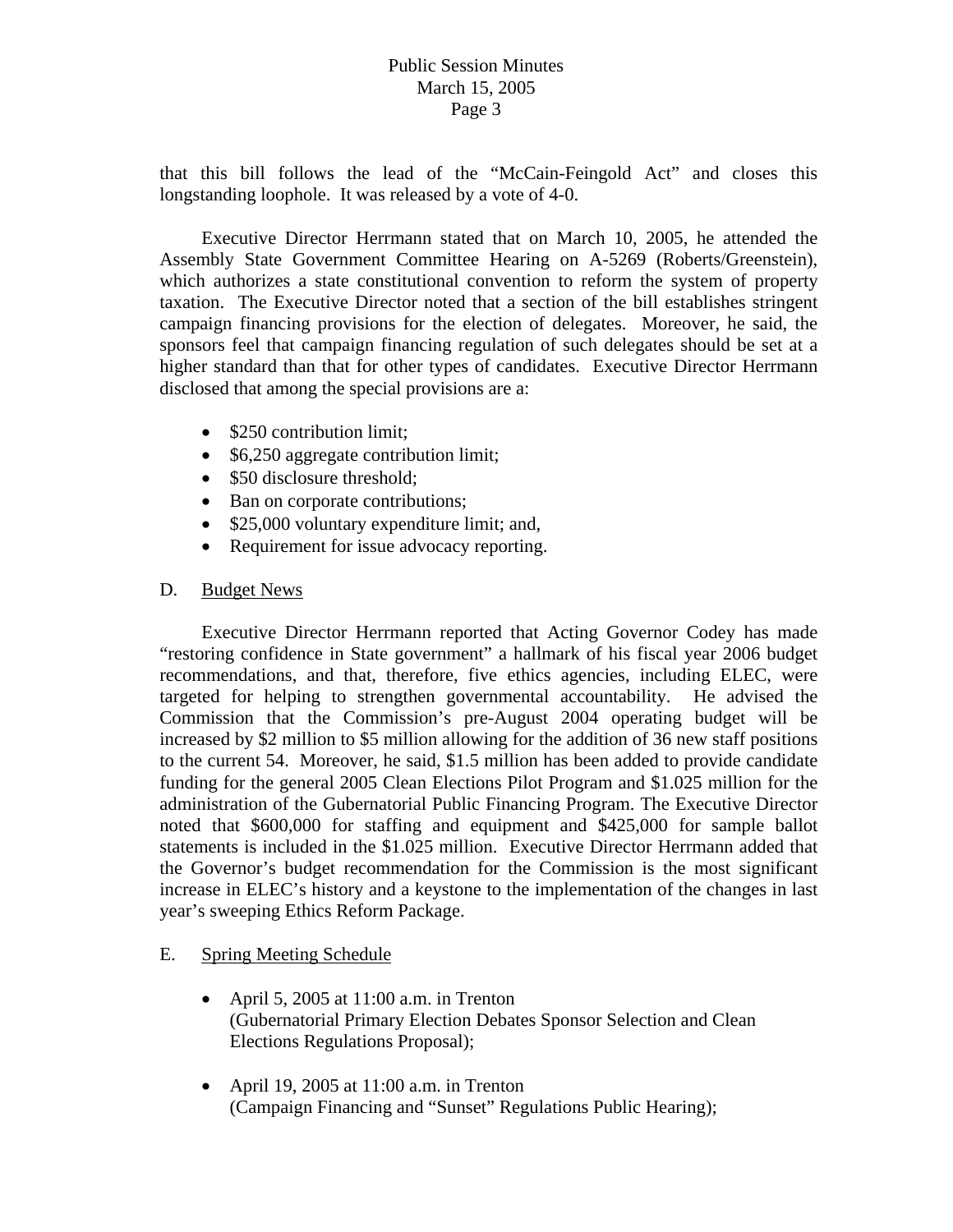- May 17, 2005 at 11:00 a.m. in Trenton (Lobbying Regulations will be revisited); and,
- June 21, 2005 at  $11:00$  a.m. in Trenton (Clean Elections Public Hearing).

### 4. Advisory Opinion Requests No. 01-2005

 The Commission received an advisory opinion request from Angelo C. Morresi, Esq., counsel to DiGaetano for Governor, Inc., the 2005 primary election candidate committee of publicly-financed gubernatorial candidate Paul DiGaetano. Mr. Morresi's questions concern the permissible uses of gubernatorial public matching funds. Specifically, Mr. Morresi asked whether or not gubernatorial public matching funds may be used to pay for the following: "development and operation of an Internet Web Site," producing and placing electronic communications on the Internet, sending "email messages to New Jersey voters," and purchasing "email lists of potential New Jersey voters for communication over the Internet." Upon the recommendation of staff, the Commission advised Mr. Morresi that, with the exception of the campaign's costs to develop and operate the Internet web site, it is permissible to use gubernatorial public matching funds for sending e-mail messages to New Jersey voters, for producing and placing electronic communications on the Internet, and for purchasing e-mail lists of potential New Jersey voters for communication over the Internet. Using public funds to develop the web site is allowable only to the extent that such use relates to communication with voters. Funds cannot be used in this way if the Internet site will be used for fundraising. The staff recommendation was based upon the statutory permissible uses of public funds, which are limited to paying for voter communications, legal and accounting costs for compliance with the public financing law, and specified telephone costs.

 On a motion by Commissioner Davis, seconded by Commissioner Burstein and passed by a vote of 4-0, the Commission approved the staff recommendation and directed staff to issue the advisory opinion.

## 5. Public Hearing Concerning Proposed New Rules and Amendments to Implement New Lobbying Laws

 Chair English announced that a public hearing was being conducted to receive testimony on proposed new rules and amendments to implement new lobbying laws, which, among other topics, expand lobbying to include "governmental processes," prohibit contingency fee lobbying, require reporting of "grassroots lobbying," and mandate random audits of the records of governmental affairs agents.

 A court reporter was present to record the Public Session discussion. The following persons appeared and offered testimony:

1. Lendel Jones, Vice President Government Relations and Corporate Communications, New Jersey American Water;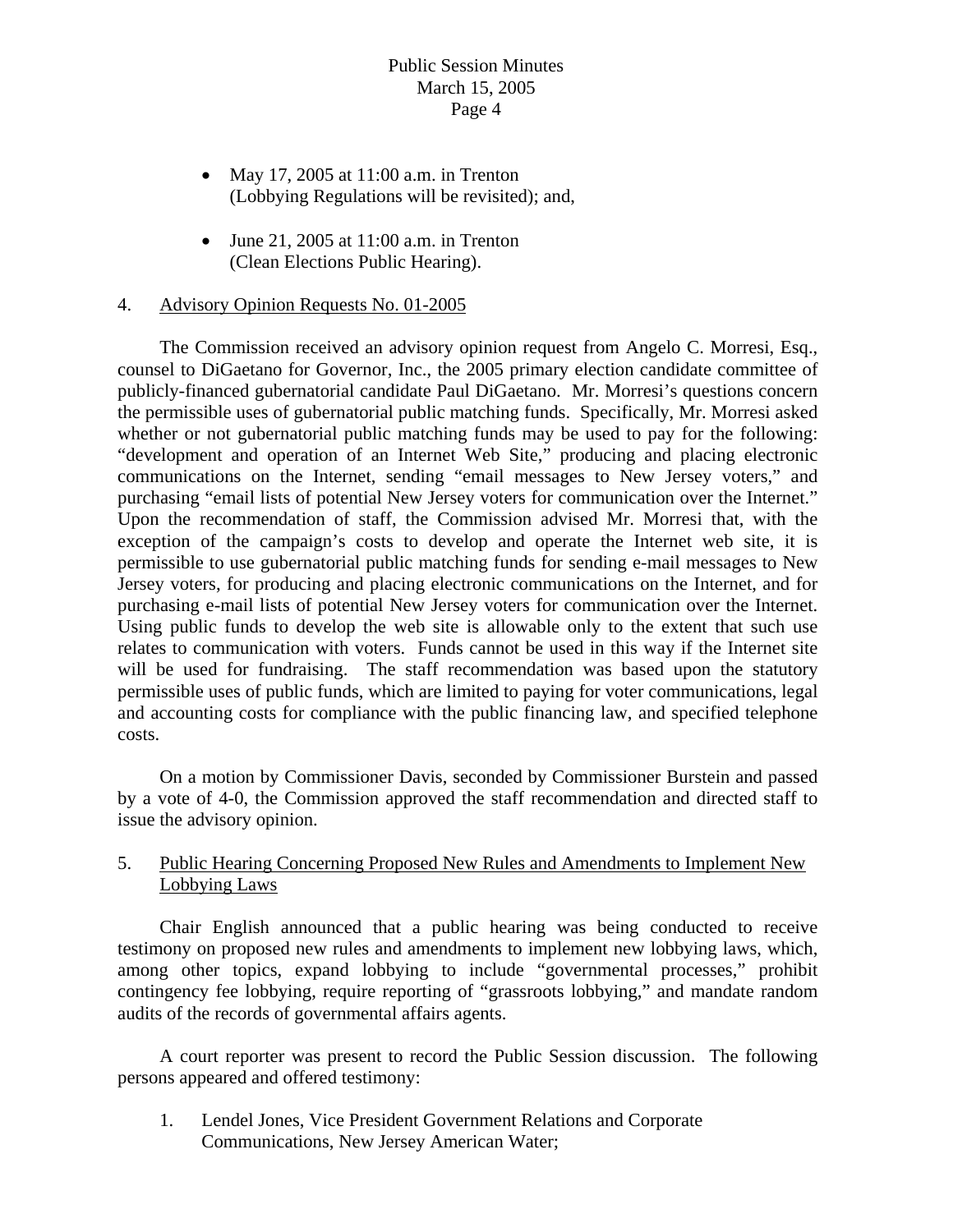- 2. Robert Tillmann, Director of Division of Banking, Department of Banking and Insurance;
- 3. Richard Stokes, Regional Manager & Counsel, Property Casualty Insurers Association;
- 4. Bruce Cohen, Vice President and General Counsel, Verizon;
- 5. Timothy McGough, President, New Jersey Society of Professional Engineers;
- 6. Fred Abbate, Ph.D., Executive Director, New Jersey Utilities Association;
- 7. Frederick DiSanti, Vice President of External Affairs for Public Service Electric & Gas, Public Service Enterprise Group;
- 8. Richard Goldberg, President, Commerce & Industry Association of New Jersey;
- 9. Paul Josephson, Esq., New Jersey State Bar Association;
- 10. Cherie Gillen, Government Relations, New Jersey Chamber of Commerce;
- 11. Elizabeth Ryan, Esq., Chief Operating Officer and General Counsel, New Jersey Hospital Association;
- 12. William Deane, Vice President, Consulting Engineers Council of New Jersey;
- 13. Linda Kellner, Chief of Staff; Tracey Thayer, Director of Regulatory Affairs; and Craig Lynch, Director of Distribution; New Jersey Natural Gas;
- 14. Robert Broderick, Associate Director, New Jersey Education Association;
- 15. Richard Van Wagner, Esq., Sterns & Weinroth;
- 16. Mary Katheryn Roberts, Esq. and James Harkness, Esq., Riker Danzig;
- 17. Frank Boenning, Esq., Lowenstein Sandler;
- 18. Laurie Ehlbeck, Director of Government Affairs, New Jersey Food Council
- 19. Robert Marshall, Manager of NJ State Relations, Connective Power Delivery,
- 20. John Rogers, Vice President/Human Resources, New Jersey Business and Industry Association;
- 21. Leonardo DePinto, President, Associated General Contractors of New Jersey;
- 22. Amy Hansen, Policy Analyst, New Jersey Conservation Foundation;
- 23. Brendan H. Peppard, Research Director, New Jersey Association of Health Plans;
- 24. Linda Czipo, Executive Director, The Center for Non Profit Corporations, Inc., and,
- 25. Peter Allen, Executive Director, Consulting Engineers Council of New Jersey.

The transcript will be available to the public upon request.

 On a motion by Commissioner Davis, seconded by Vice Chair Tober and passed by a vote of 4-0, the Commission adjourned the public hearing.

## 6. 2005 Primary Election Matching Fund Submissions

 Amy Davis, Director of Public Financing, reported to the Commission on matching fund submissions processed by the Public Financing staff since the last such report, dated February 14, 2005. The matching fund submissions processed since the last report are: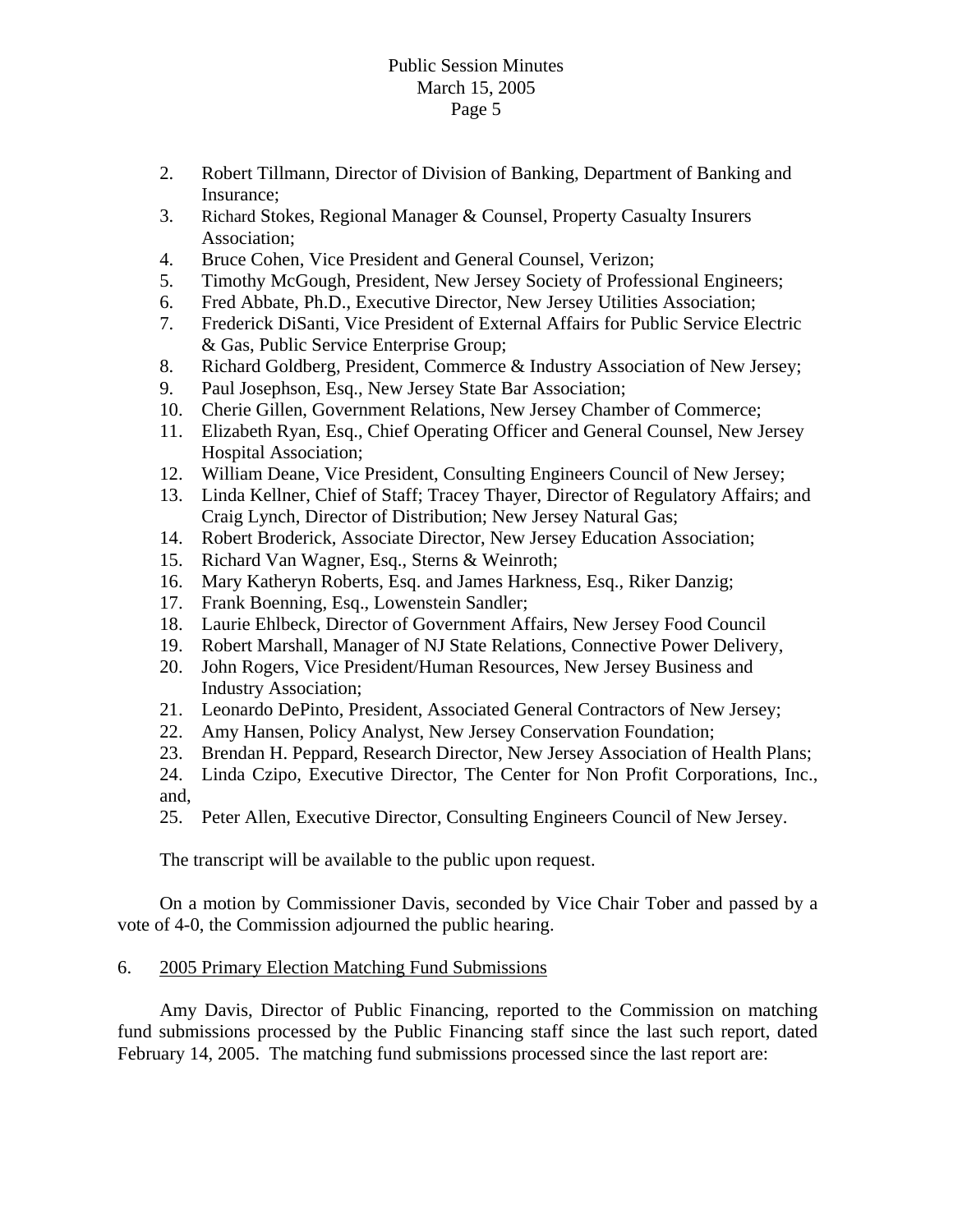#### **Candidate John Murphy Submission #3**

 Candidate Murphy, in his third submission, reported \$64,994.99 in net contributions submitted for match. Staff completed its review and determined that the amount of \$63,469.99 in contributions was eligible for match at the statutory two for one ratio of public to private dollars. Thus, public funds in the amount of \$126,939.98 were deposited into Candidate Murphy's public funds account through the Department of the Treasury.

#### **Candidate Bret Schundler Submission #2**

 Candidate Schundler's second matching fund submission on February 22, 2005, amounted to \$82,764.00 in net contributions submitted for match. Upon its review, it was determined that \$81,964.00 in contributions was eligible for match at the statutory two for one ratio of public to private dollars. Therefore, public funds in the amount of \$163,928.00 were deposited into Candidate Schundler's public funds account through the Department of the Treasury.

 On a motion by Commissioner Burstein, seconded by Commissioner Davis and passed by a vote of 4-0, the Commission approved the report on 2005 primary election matching fund submissions.

#### 7. Resolution to go into Executive Session

 On a motion by Vice Chair Tober, seconded by Commissioner Burstein and passed by a vote of 4-0, the Commission resolved to go into Executive Session to discuss the following matters, which will become public as follows:

- A. Final Decision Recommendations in violation proceedings which will not become public. However, the Final Decisions resulting from those recommendations will become public not later than seven business days after mailing to the named respondents.
- B. Investigative Reports of possible violations, which reports will not become public. However, any complaint generated as the result of an Investigative Report will become public not later than seven business days after mailing to the named respondents.

#### 8. Return to Public Session

On a motion by Commissioner Burstein, seconded by Commissioner Davis and passed by a vote of 4-0, the Commission voted to return to Public Session.